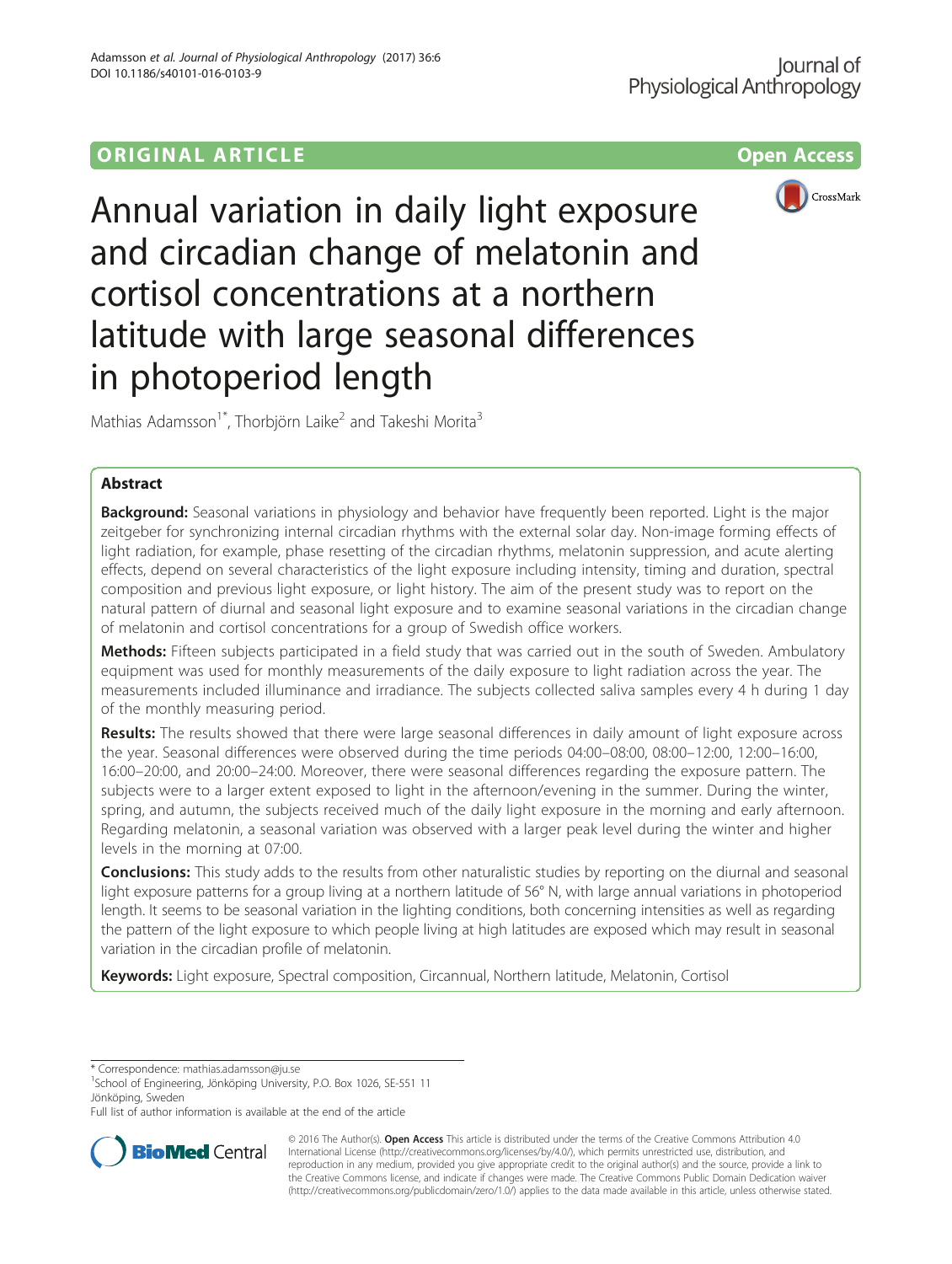### Background

Seasonal variation in various characteristics of physiology and behavior has frequently been reported in modern-day humans [[1](#page-12-0)–[9](#page-12-0)]. Light is the major zeitgeber, or time cue, for synchronizing internal near 24-h rhythms to the temporal change of the external light and dark cycle [[10](#page-12-0)–[12\]](#page-12-0).

Action spectra for the melatonin suppression response and pupillary constriction response in humans have identified the peak sensitivity of the circadian system between 440 and 482 nm [[13](#page-12-0)–[15\]](#page-12-0). Several non-image forming functions are similarly more sensitive to short wavelength monochromatic light radiation than monochromatic light radiation in the middle and long wavelength range [[16](#page-12-0)–[22\]](#page-13-0). Moreover, polychromatic light enriched in the short wavelength part of the spectrum resulted in a larger suppression of melatonin in comparison to polychromatic light with a lesser content of short wavelength light [[23, 24\]](#page-13-0).

Timing, duration, intensity, spectral composition, and previous light exposure determine the non-image forming response to light. Phase response curves (PRCs) are consistent in showing that light exposures in the early biological night induces phase delays and light exposures during the late biological night/early morning phase advance the circadian clock [\[25](#page-13-0)–[29](#page-13-0)]. Light exposures during the day have reduced, but not insignificant, effects on the phase position of the circadian pacemaker [[30\]](#page-13-0). The amplitude of phase shifts are dose dependent and non-linear [\[31](#page-13-0), [32](#page-13-0)]. Moreover, exposure to 6.5 h of 480-nm monochromatic light, although containing 4 % of the energy from a 6.7-h pulse of polychromatic light, elicited 75 % of the phase resetting response of the pulse of polychromatic light pulse [[33\]](#page-13-0).

Studies have shown that ordinary room light is capable of eliciting half of the maximum response as evidenced by phase resetting of the circadian rhythms of melatonin, cortisol and body temperature, acute suppression of nocturnal melatonin secretion, and subjective and objective measures of alertness [[34](#page-13-0), [35](#page-13-0)].

Results from laboratory experiments and studies conducted in natural conditions have shown a greater suppression of nocturnal melatonin and a greater phase resetting response to light exposure following an exposure to dim light or darkness than after a prior exposure to higher light intensities, indicating that humans may display a seasonal variation in sensitivity to melatonin suppression and phase shifting of the melatonin rhythm [[36](#page-13-0)–[40\]](#page-13-0). Higuchi et al. [\[41](#page-13-0)] found that higher amount of daytime light exposure in the summer resulted in a lower melatonin suppression by nocturnal light exposure and Morita et al. [[42\]](#page-13-0) demonstrated differences in the phase of the circadian melatonin rhythm depending on levels and pattern of light exposure. These results are supported by other studies showing an increased nocturnal secretion of melatonin secretion and a reduced suppressing effect of evening light following exposure to bright light during the daytime [\[43](#page-13-0)–[46](#page-13-0)]. In addition, Kozaki et al. [\[47\]](#page-13-0) found that exposure to short wavelength enriched light in the morning was more effective in preventing melatonin suppression by nighttime light in comparison to morning exposure to light with a lower correlated color temperature, containing a lower amount of short wavelength light.

Laboratory experiments have shown that humans maintain a capacity to adjust physiology and behavior to different photoperiod lengths [\[48](#page-13-0)–[50\]](#page-13-0). Results from studies conducted under natural conditions in locations with considerable seasonal variation in photoperiod length have shown seasonal variations in duration of nocturnal and daily melatonin secretion with longer durations in the winter [\[51, 52\]](#page-13-0) and, in melatonin peak amplitude, daily and nocturnal concentrations of melatonin with higher levels in the winter in comparison to the summer [[53](#page-13-0)–[56](#page-13-0)] and, in phase position of circadian rhythms of melatonin and cortisol [[57](#page-13-0), [58](#page-13-0)] with an advanced phase in summer and autumn while others have found no differences in phase position between summer and winter [\[41, 59](#page-13-0)]. A study by Matthews et al. [[60](#page-13-0)] showed no seasonal variations in nocturnal and diurnal concentrations of melatonin. Moreover, Wehr et al. [[61](#page-13-0)] found no seasonal variations in duration of elevated levels of melatonin, cortisol, and thyrotropin and low levels of body temperature. Interestingly, the melatonin rhythm was more closely synchronized to the sleep-wake cycle and exposures to artificial light than to the natural photoperiod. Others have demonstrated a delayed phase position of the melatonin rhythm in spring and summer in comparison to winter due to an increased exposure to evening light [[56](#page-13-0), [62\]](#page-13-0). The description of seasonal affective disorder (SAD) and the milder non-clinical form subsyndromal SAD (S-SAD) has led to hypothesis involving the circadian pattern of melatonin secretion in the pathogenesis of the condition [[63](#page-13-0)]. Studies investigating circadian profiles of rhythms generated by the endogenous circadian pacemaker in SAD and normal controls have indicated a delay relative to the sleep-wake cycle during the depressed episodes while other studies have found no seasonal misalignment in SAD or differences in the circadian profile between healthy subjects and SAD patients [\[64](#page-13-0)–[71](#page-14-0)]. Salivary cortisol concentrations were reported to be highest in February, March, and April and lowest in July and August [[72\]](#page-14-0). On the other hand, the results from a study by Hansen et al. [[73\]](#page-14-0) showed highest cortisol levels during the autumn/winter period. Scheer et al. [[74\]](#page-14-0) reported increases following light exposure in the morning while Kostinouglou et al. [[75\]](#page-14-0) showed decreases after bright light exposure in the evening and Jung et al. [\[76](#page-14-0)] reported a suppressing effect of light when administered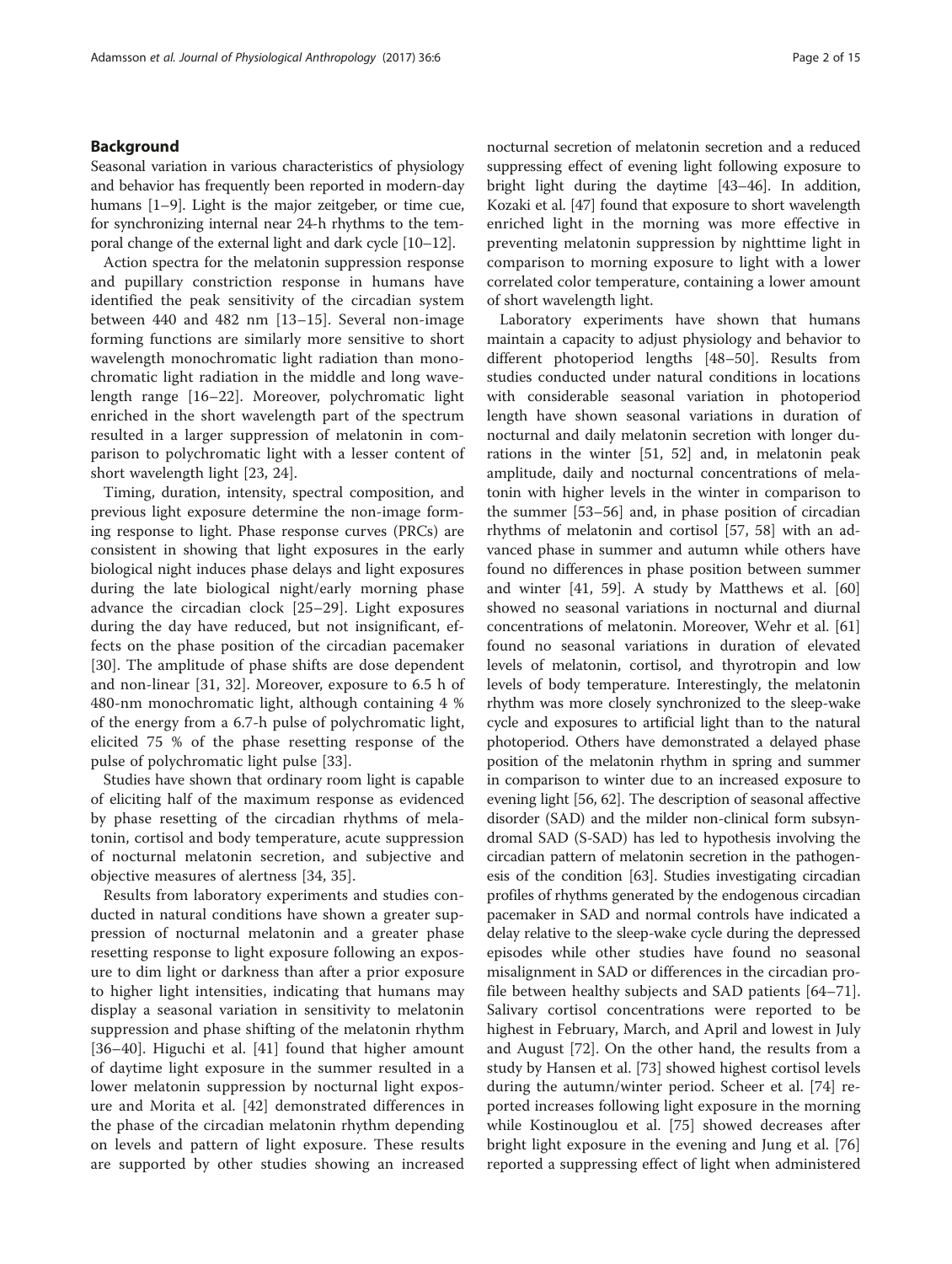during both the ascending and descending phase of circadian rhythm of cortisol.

Field studies investigating the diurnal and seasonal pattern of light exposure report of significantly higher exposure to bright light (i.e., exposure to illuminance exceeding 1000 lux) in the summer compared with the winter and this difference is more marked at higher latitudes. Furthermore, it was shown that most subjects spent a majority of the waking day in ordinary room intensities less than 1000 lux, in both summer and winter [[77](#page-14-0)–[79](#page-14-0)]. The light exposure typically increases from the morning reaching a peak in late morning/early afternoon [[6,](#page-12-0) [80](#page-14-0), [81](#page-14-0)]. Thorne et al. [\[80](#page-14-0)] found a higher light exposure in summer than winter and also demonstrated seasonal differences with respect to spectral composition such that the subjects were exposed to a higher ratio of short wavelength light, especially in the evening, during the summer. Similarly, Figueiro et al. [\[62](#page-13-0)] reported that adolescents were exposed to significantly more photopic and circadian light in the spring than winter, particularly in the evening which was attributed to an increase of exposure to natural light rather than to seasonal differences in the use of artificial light. Most field studies conducted under natural conditions suggest that the human circadian pacemaker is continuously entrained primarily by intermittent bright light pulses distributed throughout the day [[78, 79](#page-14-0)]. Hebért et al. [[78\]](#page-14-0) suggest that weak non-photic zeitgebers, for example, arousal, the sleep-wake cycle, and other social cues are able to entrain the circadian pacemaker in combination with a moderately bright light-dark cycle.

The aim of the present study was to report on the natural pattern of diurnal and seasonal illumination to which a group of office working people in Sweden normally are exposed in their real working and home environments. Another goal was to investigate if there is a seasonal variation in the circadian change of melatonin and cortisol concentrations. It was hypothesized that the subjects would show seasonal differences in the timing, intensity, and spectral composition of the exposing light radiation as well as in the circadian change of melatonin and cortisol concentrations. First of all, during the summer, the subjects would be exposed to more light radiation in comparison to the other seasons. Secondly, a seasonal variation in the pattern of exposure was expected. Thirdly, higher levels of melatonin were anticipated during the winter in addition to a delayed circadian rhythm of melatonin. Finally, the levels of cortisol were hypothesized to show an increase during the spring.

### Method

### Sample

The study was carried out in the south of Sweden (56° N) from February 2008 to January 2009. Fifteen subjects,

13 women and 2 men (mean age =  $46.1$  years, SD =  $9.8$ , range 28–61 years), were recruited to participate in the study. The study was approved by the ethics committee at Fukuoka Women's University. All subjects gave informed consent after attending a seminar where the purpose, described as general environmental impact, and procedure of the study was explained. It was stressed that participation was voluntary and that the subjects could withdraw at any time. The collection of data was confidential and it was not possible to identify any individual persons in the data treatment. The subjects were daytime office workers. A typical workweek comprised 36–40 h during weekdays and the subjects started work between 07:00 and 08:10 and ended working between 15:00 and 17:30. The offices were lit by a combination of daylight and fluorescent lamps and the home environments were mainly lit by daylight and incandescent lamps.

### Drop-out

Technical problems with some of the prototype instruments resulted in 16 % missing data from the irradiance recordings. Due to a limited number of available Actiwatch-L monitors, a late change of experimental week by one of the subject resulted in 2 % missing data from the illuminance recordings. Insufficient amount of saliva and errors in analyses resulted in 9 and 13 % missing data from the measurements of melatonin and cortisol, respectively. Missing data was replaced by subjective seasonal mean for the corresponding time period or time point.

### Instruments for ambulatory measurements of light exposure

Two types of instruments for ambulatory recordings of light exposure during daily life were used in the study.

Actiwatch-L (Minimitter/Respironics, Bend, OR) monitors were used to measure exposing illuminance every minute. This is an instrument that has been frequently used in field studies investigating light exposure and sleep-activity rhythms [[77, 82, 83](#page-14-0)].

An additional prototype instrument was used to measure the spectral composition of the exposing irradiance. It had seven channels and a bandwidth of 50 nm, ranging from 400 to 750 nm. The instrument was designed using photonic devices (Hamamatsu Photonics K.K.) and included a linear variable band pass filter (Edmund Optics Inc.) for spectral filtering.

In order to validate the spectral sensitivity, accuracy, and linearity of the instrument, the calibration equations for the seven channels were calculated by comparisons of recorded data with data simultaneously measured with a spectroradiometer (Light Spex: McMahan Research Laboratories) under various daylight and artificial lighting conditions.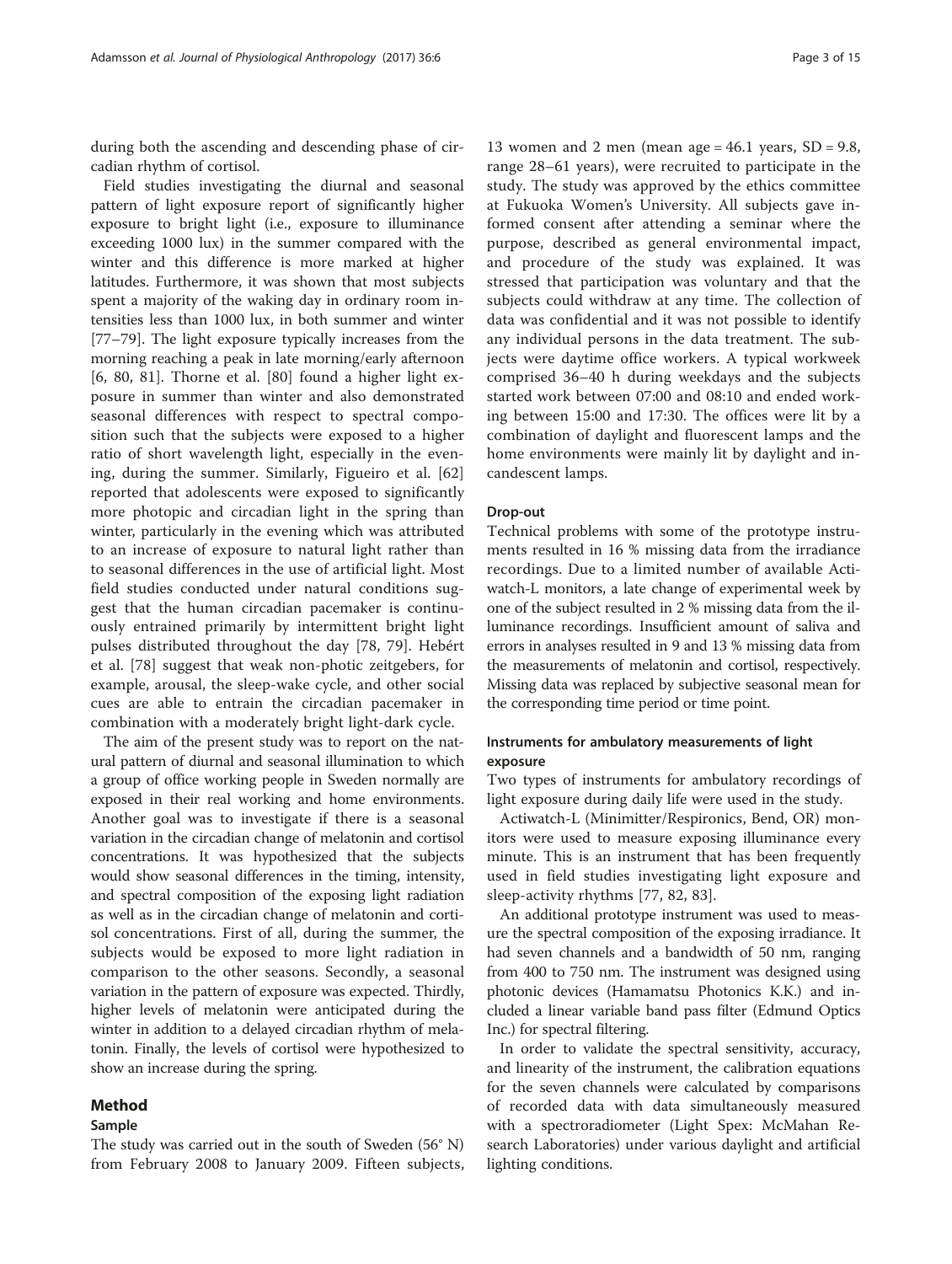The sensor was positioned on the chest and the data storage module was carried in a shoulder bag.

#### Procedure

The subjects completed a monthly 3-day experimental period, beginning at 12:00 on Tuesday and ending at 12:00 on Friday.

The subjects were instructed to wear the Actiwatch-L monitors outside the clothing, on the non-dominant wrist, except when bathing from Tuesday 12:00 to Friday 12:00. The portable instrument used for measuring the spectral composition was worn from Wednesday 12:00 to Friday 12:00. Both instruments were placed close to the subjects, for example, on a bedside table, during the night.

During one 24-h period between the third and fourth day of experimental period, the subjects collected saliva at six times; 11:00, 15:00, 19:00, 23:00, 03:00, and 07:00 for assessment of day- and nighttime concentrations of melatonin and cortisol. The subjects were instructed to place the cotton swab in the mouth until it was completely hydrated and the samples were immediately put in a freezer. Furthermore, the subjects were instructed not to drink any alcohol during the experimental period and not to eat, consume coffee or sour liquids, for example, juice, and brush the teeth later than 90 min prior to saliva collection.

At the beginning of the experimental week, the experimenter distributed the recording instruments, saliva tubes, and a weekly log containing daily sleep-activity diaries where the subjects graphically reported their wake time, bedtime, and time spent outdoors and at work. At the end of the experimental period, the recording instruments and weekly log were collected by the experimenter at the subjects' workplaces.

Recordings of integrated amount of exposing illuminance and irradiance, calculated by adding the values that were recorded every minute, were divided into six 4-h time periods during the day; 00:00–04:00, 04:00–08:00, 08:00–12:00, 12:00–16:00, 16:00–20:00, and 20:00–24:00 and averaged across the days of measurement. The irradiance data were categorized into five wavelength ranges, short wavelength light (400–550 nm), middle wavelength light (550–650 nm), long wavelength light (650–750 nm), total irradiance (400–750 nm), and circadian wavelength (450–500 nm).

Existing human phase response curves show slightly different inflection points where the direction of the responses changes from phase advances to phase delays [[23](#page-13-0)–[27](#page-13-0), [31\]](#page-13-0). In this study, a time period from 04:00 to 12:00 was chosen for phase advances of the endogenous circadian pacemaker and phase delays were estimated to occur from 18:00 to 04:00. Between 12:00 and 18:00, small changes in phase position in response to light

exposure were expected. Therefore, relative light exposure during these time periods were estimated in order to relate the daily light exposure to possible effects on the phase of the endogenous circadian pacemaker.

### Analysis of melatonin and cortisol

Commercial ELISA kits (Buhlmann Laboratories AG Swiss) were used for the analysis of salivary melatonin and cortisol. Peak time and peak levels of melatonin were calculated by spline interpolation of the original points [[84](#page-14-0)]. Intra-assay precision (within-run) was 12.6 %. The intra-assay precision was calculated from the results of four different saliva samples within the standard range, measured 10 times in duplicate in a single run. Inter-assay precision (run-to-run) was 22.9 %. The inter-assay precision was calculated from the results of 17 independent runs with 5 samples within the standard range.

### Data analysis

The Statistical Program for Social Sciences, SPSS, version 19, was used for the analyses. Seasonal differences in peak level and peak time of the melatonin rhythm were analyzed by means of a  $1 \times 4$  repeated measures ANOVA and the results are reported as group means and standard deviations.

Moreover, seasonal differences concerning concentrations of melatonin were also analyzed by a  $6 \times 4$  repeated measure ANOVA with "time point" and "season" as independent variables and "melatonin concentration" as the dependent variable. The results are reported as group means and standard deviations.

Seasonal variations in cortisol concentrations were analyzed by comparing the concentration at the six time points during the day by means of a  $6 \times 4$  repeated measures ANOVA with "cortisol concentration" as dependent variable and "time point" and "season" as independent variables. The results are reported as group means and standard deviations.

Seasonal variation in the exposing illuminance and irradiance was analyzed by a  $6 \times 4$  repeated measures ANOVA with the two factors "time period" and "season" as independent variables and illuminance and irradiance as dependent variables and are reported as group means and standard deviation.

A  $p$  value of <0.05 was considered to be significant.

The months were divided into seasons with respect to photoperiod such that winter included November, December, and January; spring included February, March, and April; summer included May, June, and July; and autumn included August, September, and October.

### Results

All the results were measured both as illuminance and irradiance. The correlation between the two measurements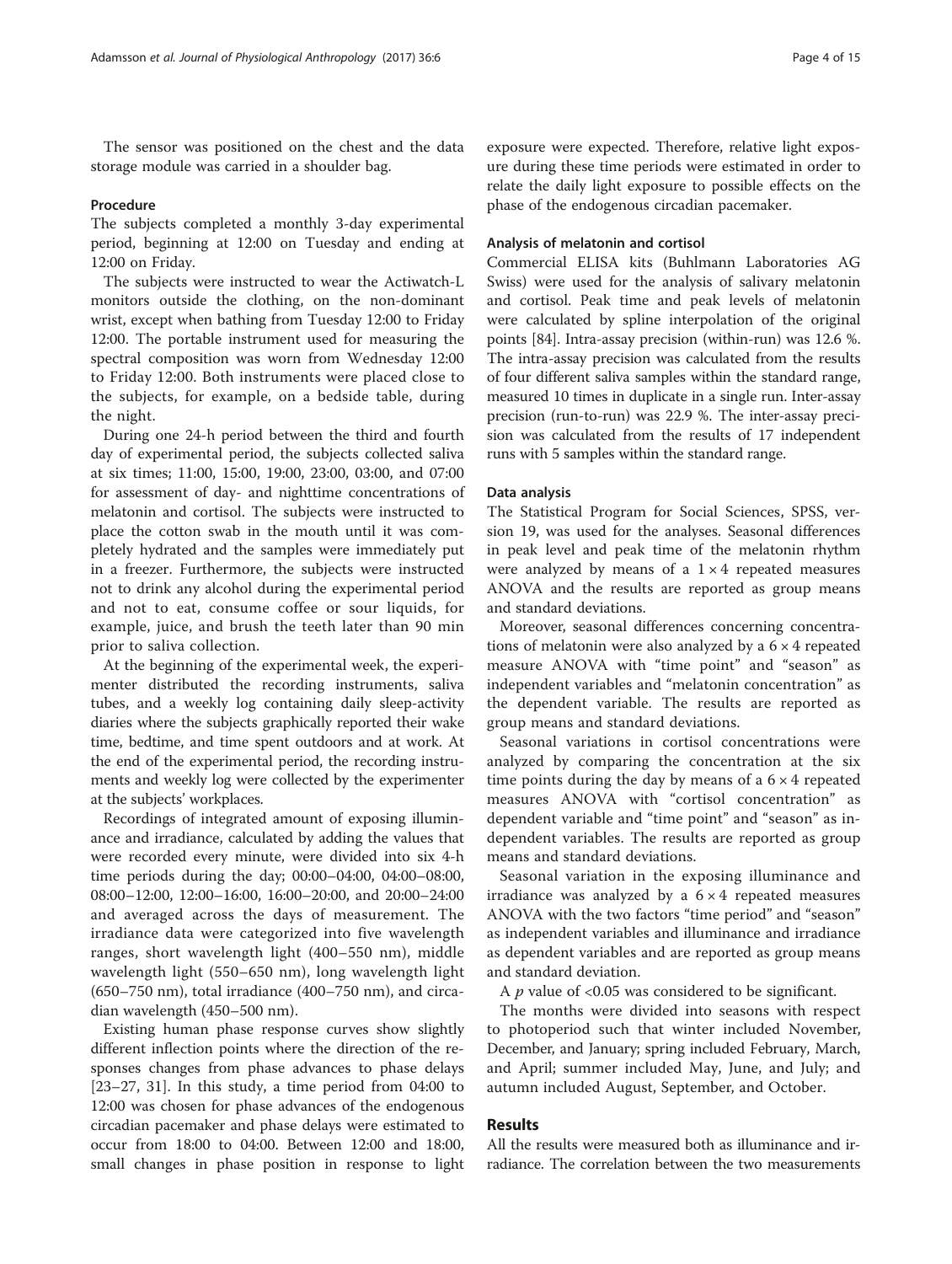were  $r = 0.78$ , which is a fairly good correlation. Analysis of daily light exposure patterns showed a diurnal variation in light exposure with very low values during the nighttime (Fig. 1). Also, see Table [1](#page-5-0) for reports of means and standard deviations.

Figure [2](#page-5-0) displays the difference in light exposure across the seasons (Also, see Table [2](#page-6-0) for reports of means and standard deviations). The subjects were exposed to more light radiation during the summer in comparison to the winter, spring, and autumn  $(F(3,39) = 12.58, p < 0.001)$ . Contrasts revealed that the daily light exposure during the summer was significantly larger than autumn  $(F(1,14))$  = 42.24,  $r = 0.87$ , spring  $(F(1, 14) = 36.78, r = 0.85)$ , and winter  $(F(1,14) = 66.60, r = 0.91)$ .

However, when comparing each season with the other, it was revealed that the light exposure did not differ between spring and autumn. Analyses of the irradiance measurements showed that the subjects were exposed to significantly more light radiation in the range 450–500 nm during the summer compared to the winter, spring, and autumn  $(F(3,39) = 12.58, p < 0.001)$ . Contrasts revealed that the daily light exposure in wavelength range between 450 and 500 nm during summer was significantly larger in the summer in comparison to the autumn  $(F(1,13) = 13.80)$ ,  $r = 0.72$ ), spring  $(F(1,13) = 9.80, r = 0.66)$ , and winter  $(F(1,13) = 14.81, r = 0.73).$ 

Similar to the measurements of exposing illuminance, no significant difference in the total daily irradiance in the range 450–500 nm was observed between spring and autumn. A significant seasonal difference was observed during all time periods except during nighttime (see Fig. [3](#page-6-0)). Also, see Table [3](#page-7-0) for reports of means and standard deviations. Furthermore, it was quite large variations within the subject group as can be seen in the SDs.

Figure [4](#page-7-0) shows that during the winter, the subjects received on average 39 % of the daily light exposure between 04:00 and 12:00 and 9 % from 18:00 to 04:00. During the autumn, the subjects received on average

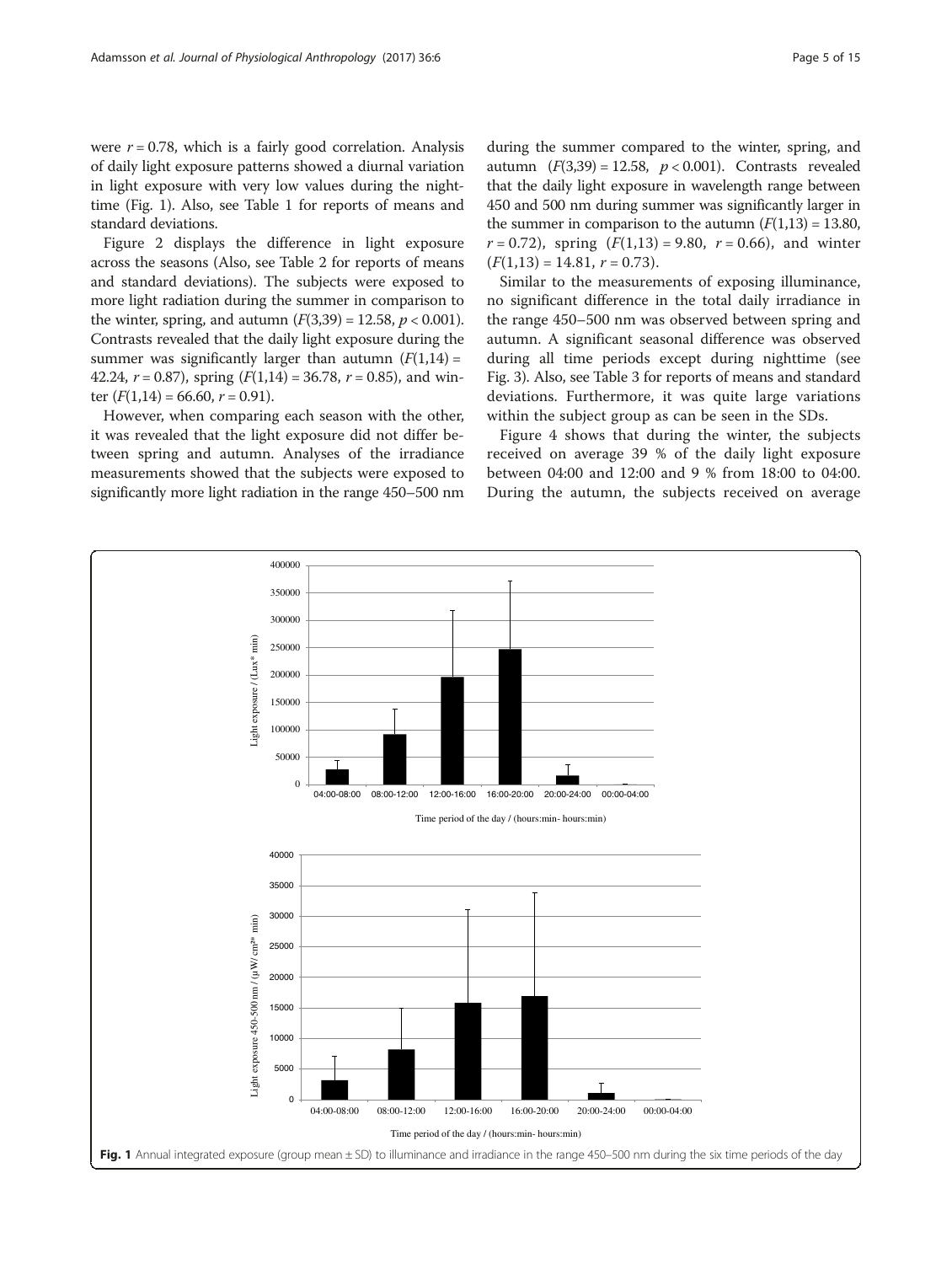|                           |                                      | Time period of the day<br>$(hh:mm-hh:mm)$ |                 |                 |                 |                 |                 |  |  |
|---------------------------|--------------------------------------|-------------------------------------------|-----------------|-----------------|-----------------|-----------------|-----------------|--|--|
|                           |                                      | $04:00 - 08:00$                           | $08:00 - 12:00$ | $12:00 - 16:00$ | $16:00 - 20:00$ | $20:00 - 24:00$ | $00:00 - 04:00$ |  |  |
| Light exposure            | Mean (lux*min)                       | 27.654                                    | 91.945          | 196.408         | 246.982         | 16.621          | 166             |  |  |
| $N = 15$                  | SD (lux*min)                         | 15.922                                    | 46.024          | 121.967         | 124.183         | 19.830          | 305             |  |  |
| Light exposure 450-500 nm | Mean ( $\mu$ W/cm <sup>2*</sup> min) | 3166                                      | 8226            | 15.791          | 20.162          | 1122            | 20              |  |  |
| $N = 14$                  | SD ( $\mu$ W/cm <sup>2*</sup> min)   | 3925                                      | 6742            | 15.143          | 20.966          | 1799            | 41              |  |  |

<span id="page-5-0"></span>Table 1 Means and standard deviations for annual integrated exposure to illuminance and irradiance in the range 450–500 nm during the six time periods of the day

21 % of the daily light exposure between 04:00 and 12:00 and 9 % during the time period between 18:00 and 04:00. The spring showed a similar light exposure pattern with 28 % of the daily light exposure between 04:00 and 12:00 and 7 % during evening/night. In the summer, the subject group received on average 18 % of the daily light exposure from 04:00 to 12:00 and 23 % from 18:00 to 04:00.

Turning to the measurements of the biological markers: The melatonin profile showed a diurnal variation (see Fig. [5](#page-8-0)). Also, see Table [4](#page-8-0) for reports of means and standard deviations. Furthermore, Fig. [6](#page-9-0) illustrates that there was a seasonal variation in peak level of melatonin with higher concentrations in the winter than in the spring, summer, and autumn ( $F(3,42 = 5.67, p =$ 0.002)). Also, see Table [5](#page-9-0) for means and standard deviations. Contrasts showed that during the winter, the peak level of melatonin was higher in the winter than in the spring  $(F(1,14) = 6.87, r = 0.57)$ , summer  $(F(1,14) = 7.07, r$  $=0.57$ ), and autumn  $(F(1,14) = 7.07, r = 0.57)$ .

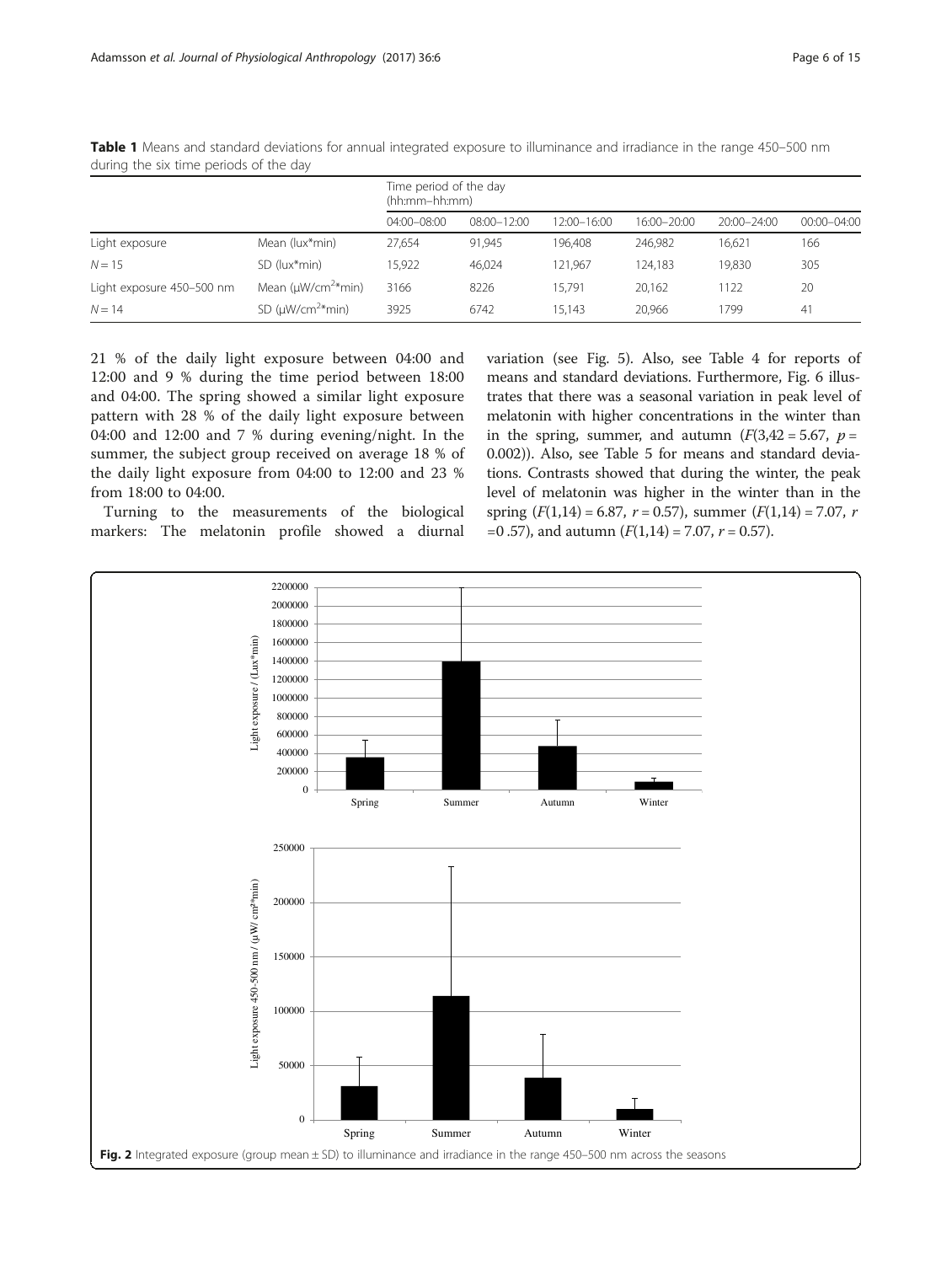|                           |                                      | Season |         |           |         |  |  |
|---------------------------|--------------------------------------|--------|---------|-----------|---------|--|--|
|                           |                                      | Winter | Spring  | Summer    | Autumn  |  |  |
| Light exposure            | Mean (lux*min)                       | 91,366 | 356,368 | 1,394,200 | 477,165 |  |  |
| $N = 15$                  | SD (lux*min)                         | 41,984 | 190,282 | 800,295   | 280,363 |  |  |
| Light exposure 450-500 nm | Mean ( $\mu$ W/cm <sup>2*</sup> min) | 9919   | 31,153  | 114,027   | 38,846  |  |  |
| $N = 14$                  | SD ( $\mu$ W/cm <sup>2*</sup> min)   | 9590   | 26,400  | 118.749   | 39,721  |  |  |

<span id="page-6-0"></span>Table 2 Means and standard deviations for integrated exposure to illuminance and irradiance in the range 450–500 nm across the seasons

Comparisons between concentrations at the different time points during the day showed that the concentration at 07:00 was significantly higher during the winter  $(F(3,39) = 5.59, p = 0.003)$ . No seasonal variation in peak time of melatonin secretion was observed.

Figure [7](#page-10-0) shows the cortisol profiles over the day with the typical high peak in the morning (See Table [6](#page-10-0) for reports of means and standard deviations).

The ANOVA repeated measures analyses of cortisol concentrations at the six time points during the day did not show any seasonal variation.

### **Discussion**

This longitudinal study investigated seasonal light exposure patterns for a group of Swedish office workers in their working and home environments. To our knowledge, this is the first study reporting seasonal data regarding illuminance and irradiance exposure and melatonin and cortisol secretion measured every month across the year for the same subjects. Moreover, few field studies have been conducted at this latitude (56° N) where there are large seasonal variations in photoperiod, with a difference in day length of more than 10 h between the summer and

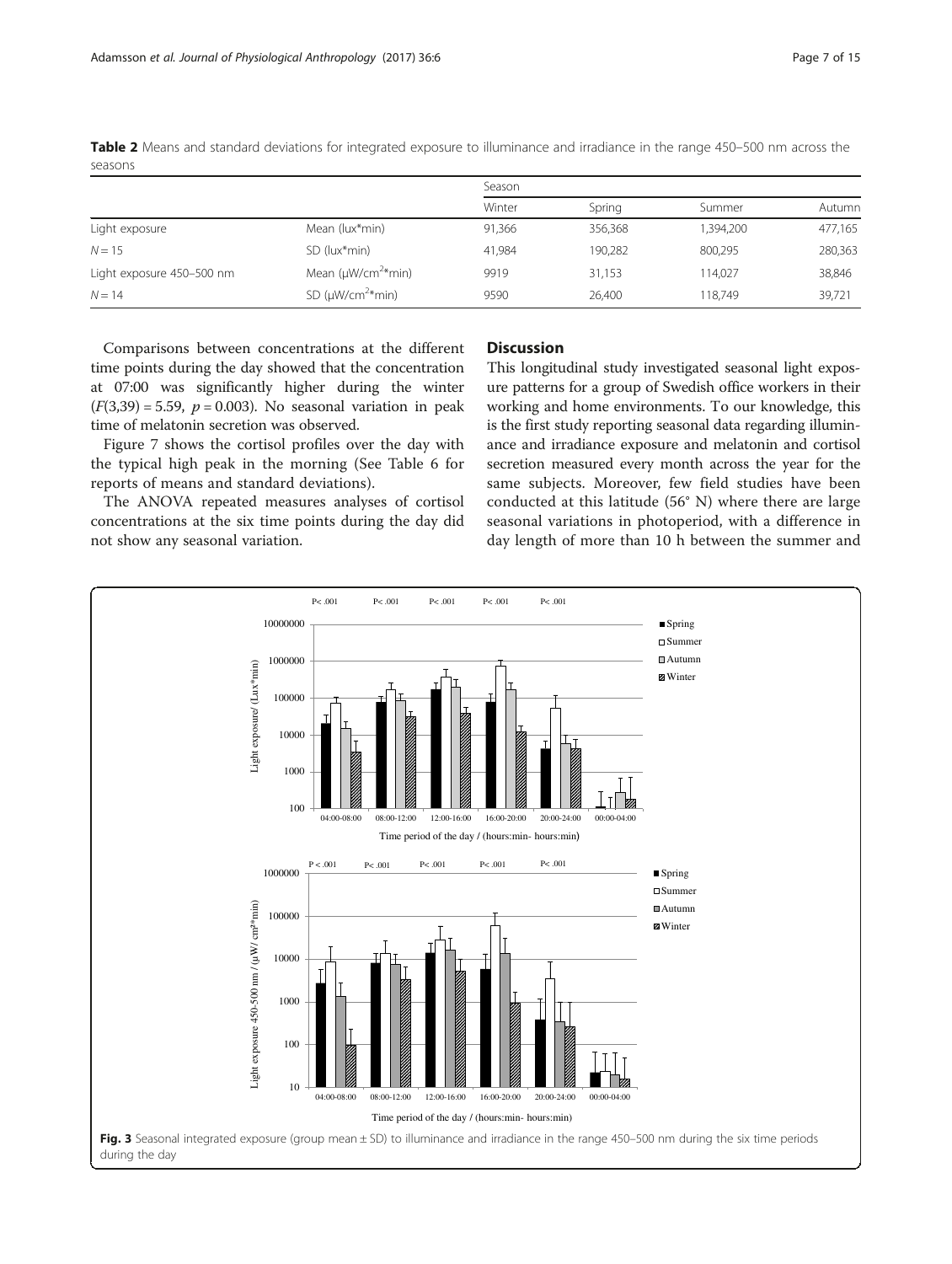| Season   |                                      | Time period of the day<br>(hh:mm-hh:mm) |             |             |             |             |             |  |
|----------|--------------------------------------|-----------------------------------------|-------------|-------------|-------------|-------------|-------------|--|
|          |                                      | 04:00-08:00                             | 08:00-12:00 | 12:00-16:00 | 16:00-20:00 | 20:00-24:00 | 00:00-04:00 |  |
| Winter   | Mean (lux*min)                       | 3499                                    | 31,829      | 39,325      | 12,227      | 4304        | 182         |  |
| $N = 15$ | SD (lux*min)                         | 3573                                    | 12,142      | 16,712      | 5697        | 3335        | 524         |  |
| Spring   | Mean (lux*min)                       | 20,848                                  | 77,887      | 174,058     | 79,184      | 4275        | 116         |  |
| $N = 15$ | SD (lux*min)                         | 13,858                                  | 31,940      | 91,305      | 50,529      | 2474        | 176         |  |
| Summer   | Mean (lux*min)                       | 71,518                                  | 172,843     | 371,683     | 726,036     | 52,033      | 88          |  |
| $N = 15$ | SD (lux*min)                         | 38,046                                  | 95,915      | 252,050     | 344,795     | 69,369      | 119         |  |
| Autumn   | Mean (lux*min)                       | 14,753                                  | 85,219      | 200,564     | 170.479     | 5873        | 277         |  |
| $N = 15$ | SD (lux*min)                         | 8210                                    | 44,098      | 127,800     | 95,712      | 4141        | 402         |  |
| Winter   | Mean ( $\mu$ W/cm <sup>2*</sup> min) | 97                                      | 3386        | 5238        | 916         | 267         | 16          |  |
| $N = 14$ | SD ( $\mu$ W/cm <sup>2*</sup> min)   | 136                                     | 3142        | 4777        | 782         | 719         | 34          |  |
| Spring   | Mean ( $\mu$ W/cm <sup>2*</sup> min) | 2718                                    | 8157        | 14,023      | 5850        | 384         | 22          |  |
| $N = 14$ | SD ( $\mu$ W/cm <sup>2*</sup> min)   | 2990                                    | 5357        | 9833        | 7371        | 802         | 46          |  |
| Summer   | Mean ( $\mu$ W/cm <sup>2*</sup> min) | 8503                                    | 13,762      | 28,070      | 60,170      | 3500        | 23          |  |
| $N = 14$ | SD ( $\mu$ W/cm <sup>2*</sup> min)   | 11,181                                  | 12,943      | 30,928      | 58,643      | 5016        | 37          |  |
| Autumn   | Mean ( $\mu$ W/cm <sup>2*</sup> min) | 1347                                    | 7598        | 15,834      | 13,711      | 337         | 20          |  |
| $N = 14$ | SD ( $\mu$ W/cm <sup>2*</sup> min)   | 1392                                    | 5525        | 15,032      | 17,066      | 660         | 46          |  |

<span id="page-7-0"></span>Table 3 Means and standard deviations for seasonal integrated exposure to illuminance and irradiance in the range 450–500 nm during the six time periods during the day

the winter. This also means that this location is very suitable for investigating seasonal variations in light exposure and physiology. In spring (March 23), the natural photoperiod begins at 06:03 and ends at 18:30; in the summer (June 23), it begins at 04:23 and ends at 22:00; in the autumn (September 23), it begins at 5:57 and ends at 18:05; and in the winter (December 23), it begins at 8:40 and ends at 15:37. Consequently, in the winter, it was generally dark when the participants commuted to and from work. Moreover, there are

seasonal differences in temperature, hours of sunshine, and total daily solar radiance.

Most studies using ambulatory recordings of diurnal and seasonal exposure to light radiation have been conducted at latitudes between 32° N and 51° N and only a few have examined the spectral composition of the daily exposure to light radiation.

In this study, both illuminance and irradiance were measured but the placement of the sensors was different. However, after replacing the missing data with individual

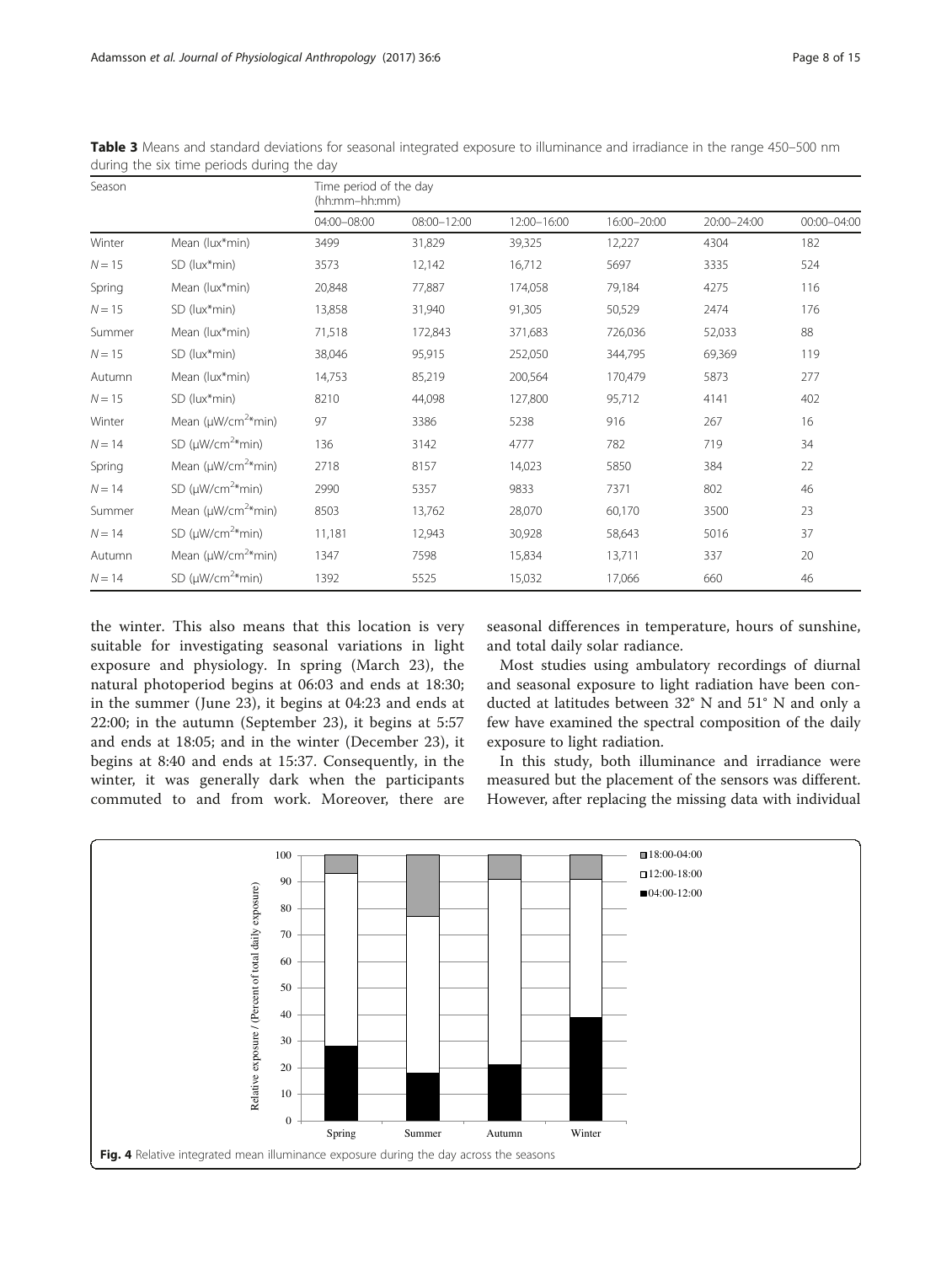<span id="page-8-0"></span>

seasonal average for the corresponding time period, the field measurements showed a fairly high correlation between the instruments [[85](#page-14-0)–[88](#page-14-0)]. Moreover, the use of the two instruments presented a possibility to examine the spectral composition of the exposing light radiation which is of particular interest since the peak sensitivity of the melanopsin containing ipRGCs is shifted towards the short wavelength part of the spectrum.

The seasonal pattern of light exposure showed several differences across the seasons. As hypothesized, the participants received significantly more light radiation during the summer (daily mean =  $1,394,200$  lux\*min) in comparison to the winter (daily mean = 91,366 lux\*min), spring (daily mean = 356,367 lux\*min), and autumn (daily mean  $= 477,165$  lux\*min). This is in line with studies showing significant seasonal difference in exposure to bright light in Montreal, Canada (45° 31′ N) and

Table 4 Means and standard deviations for seasonal and annual mean melatonin concentration at the six time points during the day

| Season         |              | Time point<br>(hh:mm) |       |       |       |      |      |  |
|----------------|--------------|-----------------------|-------|-------|-------|------|------|--|
|                |              | 11:00                 | 15:00 | 19:00 | 23:00 | 3:00 | 7:00 |  |
| Winter         | Mean (pg/ml) | 3.12                  | 2.30  | 1.94  | 4.52  | 6.74 | 3.82 |  |
|                | SD (pg/ml)   | 4.59                  | 2.51  | 1.47  | 2.95  | 5.15 | 1.91 |  |
| Spring         | Mean (pg/ml) | 2.20                  | 2.06  | 1.66  | 3.89  | 5.44 | 2.30 |  |
|                | SD (pg/ml)   | 1.56                  | 1.76  | 1.06  | 2.04  | 3.84 | 1.53 |  |
| Summer         | Mean (pg/ml) | 2.09                  | 1.95  | 1.81  | 3.15  | 5.97 | 2.32 |  |
|                | SD (pq/ml)   | 1.74                  | 1.31  | 1.62  | 2.05  | 3.68 | 1.53 |  |
| Autumn         | Mean (pg/ml) | 2.12                  | 1.91  | 1.88  | 3.03  | 5.24 | 2.47 |  |
|                | SD (pq/ml)   | 1.54                  | 1.51  | 1.64  | 1.68  | 3.83 | 1.21 |  |
| Annual average | Mean (pg/ml) | 2.39                  | 2.03  | 1.84  | 3.61  | 5.73 | 2.69 |  |
|                | SD (pg/ml)   | 1.47                  | 1.38  | 1.50  | 3.34  | 5.08 | 2.58 |  |

Rochester, USA (44° 1′ N) with six times more exposure to bright light, exceeding 1000 lux, in the summer compared to the winter [\[78](#page-14-0), [79, 89\]](#page-14-0).

During the summer, the participants were on average exposed to more light radiation during all time periods of the day except during the nighttime and particularly during their leisure time in the afternoon and evening. Similar to the results of Thorne et al. [[80\]](#page-14-0), the participants were exposed to more irradiance in the range 450–500 nm in the afternoon/evening during the summer in comparison to winter, spring, and autumn. Moreover, the subjects were exposed to a higher amount of illuminance and irradiance in the range 450–500 nm in the afternoon/evening during the spring and autumn in comparison to the winter. This is in line with the results from Figueiro et al. [\[62](#page-13-0)] which report of greater exposure to circadian light in the evening during the spring than the winter for a group of adolescents.

Similar to other studies, the results also showed that the light exposure patterns varied considerably within the group of subjects [\[78, 79, 90, 91\]](#page-14-0).

In this study, the participants were exposed to a daily average of 7953 lux-hours (range = 3947–15,690 lux-hours) in the autumn, 5939 lux-hours (range =  $1662-10,978$  luxhours) in the spring,  $23,237$  lux-hours (range =  $12,741-$ 52,447 lux-hours) in the summer, and 1523 lux-hours (range = 929–2330 lux-hours) in the winter. This can be compared with Hubalek et al. [[92](#page-14-0)] which reported a mean daily exposure of 7394 lux-hours for group of Swiss subjects studied in May–June. Moreover, Oren et al. [\[93](#page-14-0)] showed a daily light exposure of 1626 and 1521 lux-hours during the winter for a group of SAD patients and a group of healthy controls. From the results of the present study, it seems that this group of office workers was exposed to similar light exposure levels as people with comparable occupation living at locations nearer the equator during the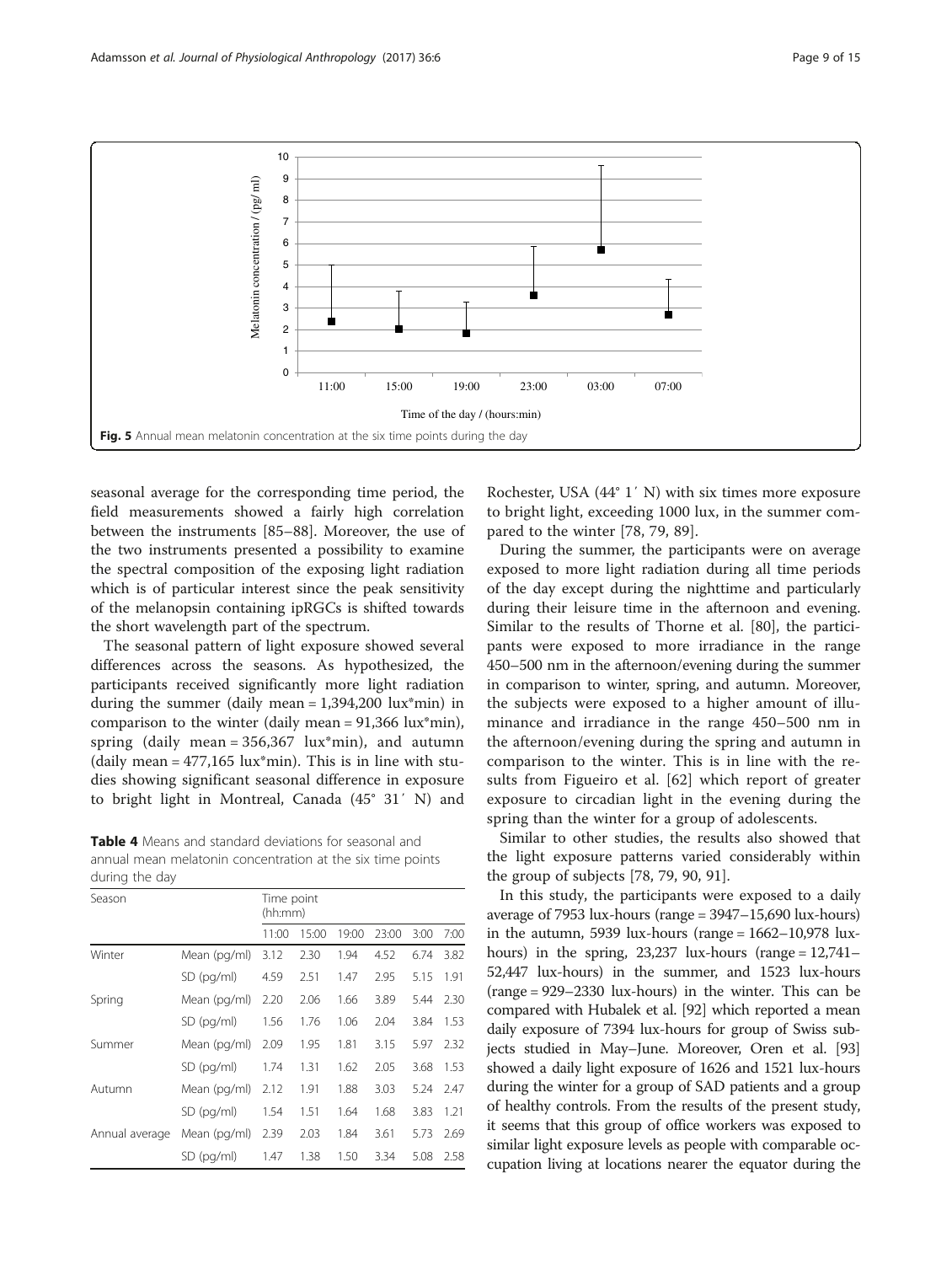<span id="page-9-0"></span>

spring and autumn months. However, during the summer, with long photoperiods with daylight for more than 18 h, they appear to be exposed to more light radiation but in the winter they seem to be exposed to somewhat lesser light radiation in comparison to people living at locations closer to the equator.

Several studies regarding shift work have demonstrated the importance of including the 24-h pattern of light exposure by showing that the timing and contrast between daily light intensities and dark periods determine the phase of entrainment [[94](#page-14-0)–[98](#page-14-0)]. The results from the present study showed a higher ratio between the exposure to light radiation from 04:00 to 12:00, when the response to light stimuli will result in a phase advance of the circadian pacemaker and a suppression of melatonin and the total daily exposure to light radiation during the winter in comparison to the spring, summer, and autumn. On the other hand, during the summer, the ratio between the exposure to light radiation from 18:00 to 04:00, when light stimuli will phase delay the circadian pacemaker and suppress melatonin, and the total daily exposure to light radiation was higher in comparison to the spring, autumn, and winter. A number of previous studies have showed that many modern-day people spend much of their time indoors which underlines the importance of the built environment [[77](#page-14-0), [78](#page-14-0)]. In the present study, the subjects were exposed to much of the daily light exposure during the time spent at the work place, especially during the winter but also during parts of the spring and autumn

which highlights the importance of the light environment in the workplaces. Furthermore, currently, there is an increase in use of new solid state light sources, both in the home environment as well as in exterior lighting fixtures and indoor environments where people spend their leisure time, resulting in more exposure to radiation in the short wavelength part of the spectrum during the evening. Also, light-emitting eReaders and backlit computer screen with LEDs used during the hours before bedtime have an influence on melatonin suppression, phase delay of the circadian rhythm, and an acute effect on alertness [[99](#page-14-0)]. This suggests that modern-day people that spend a large part of their day indoors will to a higher extent be exposed to light radiation in the short wavelength part of the spectrum in the evening than earlier generations. In order to avoid adverse effects, it is therefore important to acknowledge this as a potential problem and also to focus on increasing the exposure to short wave light radiation during the daytime by an increased use of daylight or by using light sources enriched in the short wavelength part of the spectrum.

The monthly measured melatonin profiles showed high nocturnal concentrations and lower daytime concentrations. As hypothesized, the maximum nocturnal concentrations of melatonin were higher during the winter season when the subjects similarly were exposed to lower levels of visible light radiation, in total daily exposure as well as during the different time periods of the day, suggesting an influence of photo period length and light intensity. The peak level of nocturnal melatonin was

Table 5 Means and standard deviations for peak level of melatonin across the seasons as derived from the SPLINE analysis

|                         |              | Season |        |        |        |  |  |  |
|-------------------------|--------------|--------|--------|--------|--------|--|--|--|
|                         |              | Winter | Spring | Summer | Autumn |  |  |  |
| Peak level of melatonin | Mean (pg/ml) | 9.44   | 6.48   | 5.97   | 6.13   |  |  |  |
| $N = 15$                | SD (pg/ml)   | 4.82   | 3.60   | 3.22   | 3.19   |  |  |  |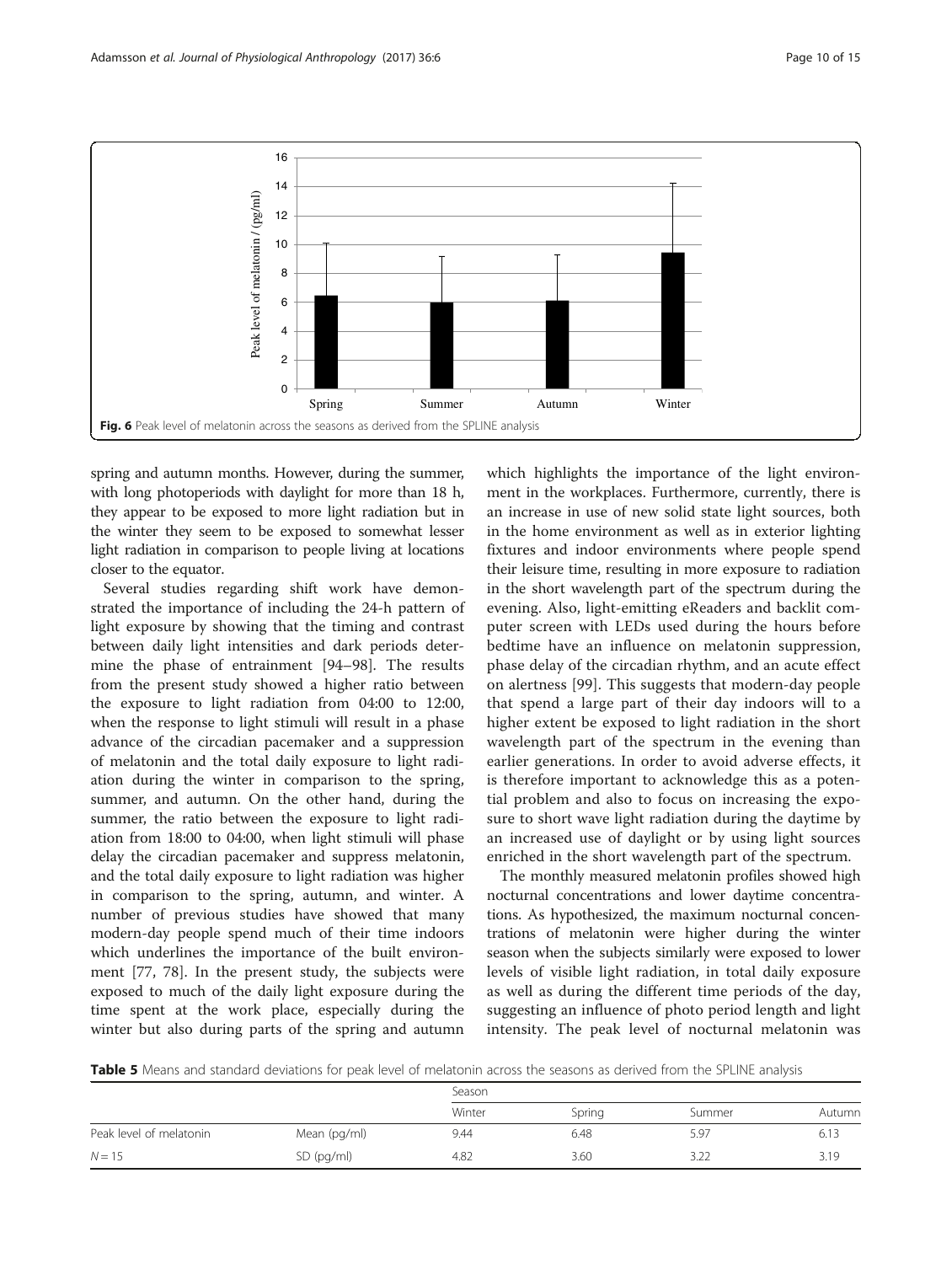<span id="page-10-0"></span>

higher during the winter compared to spring, summer, and autumn which is in accordance with results reported in the literature [[41, 54](#page-13-0)] but differing from other results showing no seasonal variation in peak melatonin concentration [[60](#page-13-0)]. Furthermore, there was no significant difference in peak levels of melatonin between spring, summer, and autumn.

However, some studies have shown higher nocturnal levels of melatonin after exposure to larger amounts of light exposure during the daytime which may be related to the daily pattern of light exposure and the effect of light history [\[43](#page-13-0)–[45\]](#page-13-0). When viewing the relative exposure of the subjects in this study, they received a large part of the daily light exposure in the morning (38 %) and less in the evening during the winter (7 %). This means that they received much of the daily light exposure during the phase-advancing part of the phase response curve for a day-active person and a relatively small amount during the phase-delaying part of the PRC resulting in a welldefined circadian profile of melatonin with a high amplitude. Also, the lower levels of light exposure in the early morning may explain the higher values that were observed during the winter season at 07:00.

In this study, we found no seasonal variation regarding the time of maximum secretion of melatonin. Due to the large seasonal variation of the photoperiod but probably also because of the seasonal differences in temperature leading to more time spent outdoors in daylight during the summer, the subjects were exposed to more evening light in comparison to the other seasons. Several studies in real working and living environments have shown a phase delay of the rhythm of melatonin during the winter in comparison to the summer. However, most of those studies have been carried out at a lower latitude than the present study. Other studies of modern-day people have not found any seasonal variation in the melatonin profile and two studies conducted at higher latitudes have found a phase delay of the melatonin rhythm in spring and summer possibly as a consequence as more exposure to light in the evening.

Moreover, they were similarly exposed to considerably more light during the daytime during the summer. Field studies and investigations carried out in laboratory have reported a lower melatonin suppression after daytime exposure to higher levels of light. Therefore, light history and the pattern of light exposure might explain the results found in this study.

Taken together, the results in this study support earlier results showing that timing and daily pattern of light exposure may be more decisive than the total daily exposure for determining the phase of entrainment.

Contrary to the hypothesis, the analyses of the circadian profiles of cortisol showed no seasonal difference. Some studies have shown higher concentrations during the dark period of the year and lower during the summer [[73](#page-14-0)]. On the other hand, Küller and Lindsten [\[8](#page-12-0)] demonstrated a seasonal delay regarding the rise in morning cortisol concentration in school children spending their classes

Table 6 Means and standard deviations for annual mean cortisol concentration at the six time points during the day

|                        |              | (hh:mm) | Time of the day |       |       |      |      |  |  |
|------------------------|--------------|---------|-----------------|-------|-------|------|------|--|--|
|                        |              | 11:00   | 15:00           | 19:00 | 23:00 | 3:00 | 7:00 |  |  |
| Cortisol concentration | Mean (pg/ml) | 0.19    | 0.19            | 0.11  | 0.20  | 0.16 | 0.50 |  |  |
| SD (pq/ml)<br>$N = 15$ |              | 0.20    | 0.28            | 0.13  | 0.45  | 0.13 | 0.31 |  |  |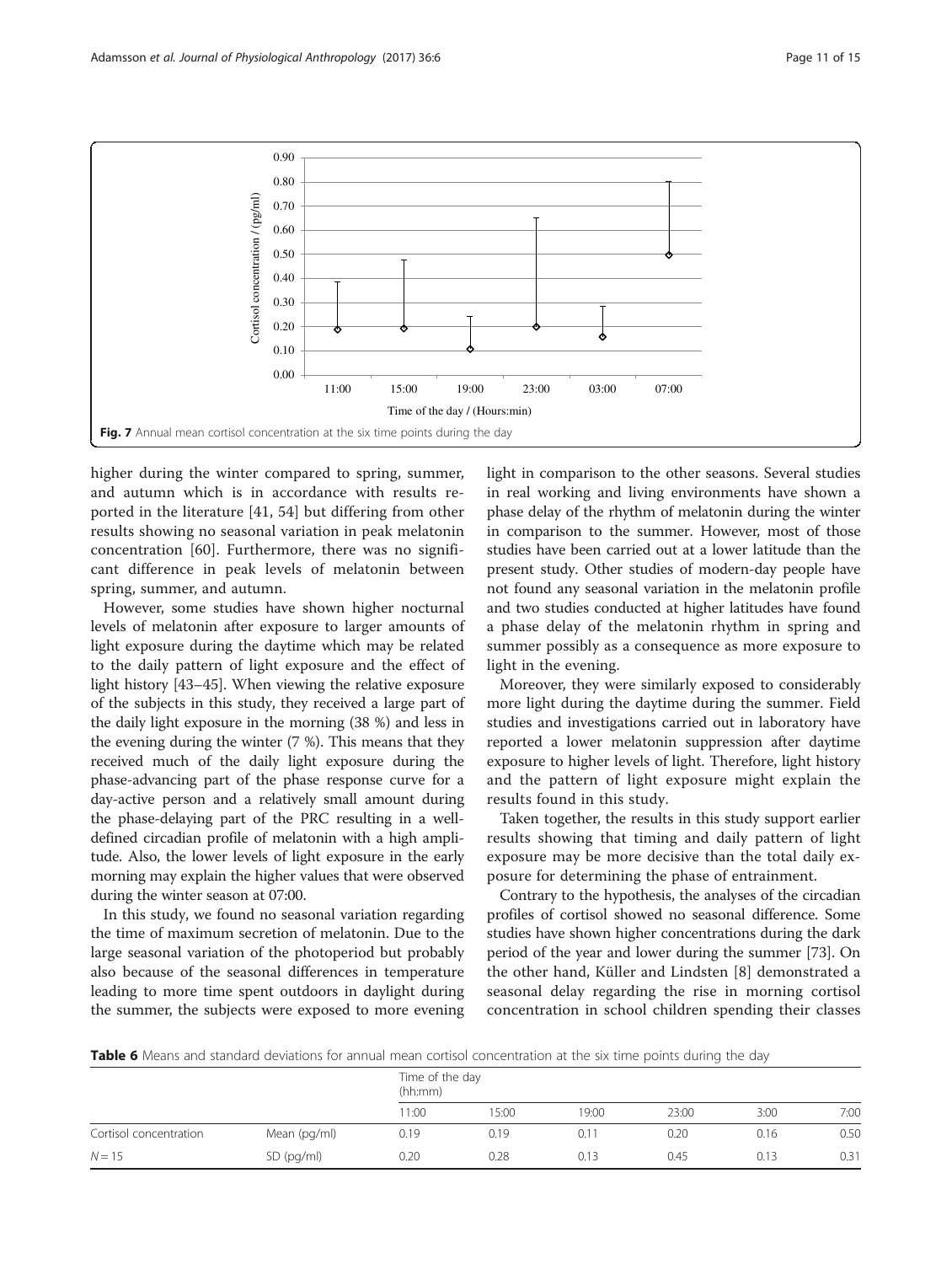in windowless rooms. Moreover, the time for collection of saliva may also have an impact on the results.

#### Limitations and suggestions for further research

This field study carried out in real working and living environments have some limitations. The reliability of a study to investigate the effects of the annual variation in daily light exposure on circadian change of melatonin and cortisol concentrations is limited by the size of the sample which includes 15 subjects. However, the effect sizes regarding seasonal variations in light exposure and in peak levels of melatonin were large. Moreover, the age variation between 28 and 61 years is relatively large and is an advantage but on the other hand are different age groups represented by just a few individuals.

In this study, we were interested in investigating the expressed rhythm of daytime and nocturnal concentrations of melatonin and cortisol. The method used, where saliva was collected every 4 h, offered a possibility to estimate the expressed circadian change of melatonin secretion. However, the design of the study made it difficult to control for lighting conditions during the collection of saliva. Saliva samples were collected in the participants' natural environment and are therefore influenced by masking responses evoked by environmental and behavioral stimuli. During nighttime, low illuminances and irradiance levels, on average between 0.36 and 1.15 lux, were recorded during all seasons. The subjects were on average exposed to higher levels of illuminance in the summer (298 lux) than in the winter (15 lux) in the time period between 04:00 and 08:00 am. This indicates that due to season, the subjects may have been exposed to early morning light through windows which could have impacted the melatonin concentration measured at 07:00. Furthermore, the exposure to evening light, 20:00–00:00, increased by a factor 12 between winter (on average 18 lux) and summer (on average 217 lux), possibly impacting melatonin suppression measured at 19:00 and 23:00. Although we found no seasonal differences when using the present method, the limited number of measuring points and the influence of masking, both by light exposure and by behavioral stimuli, suggests further studies.

The dim light melatonin onset (DLMO) is a more precise marker for estimating the unmasked phase position of the circadian pacemaker [\[100\]](#page-14-0). Furthermore, Lewy et al. [[101](#page-14-0)] suggest that by using goggles that blocks short wavelength radiation [[102\]](#page-14-0), saliva sampling for assessment of the DLMO could be performed in the subjects' home environment.

Cortisol is influenced by other factors than light. Jung et al. [\[76](#page-14-0)] report of a variety of factors including, for example, stress, physical activity, and sleep loss that can have temporal influence on the diurnal rhythm of cortisol.

Furthermore, additional sampling points and thereby a higher resolution would have permitted an estimation of the awakening cortisol response (ACR) which may have shown seasonal variations depending on light exposure as have been reported in the literature.

Other limitations concern the instruments that were used for the ambulatory measurement of the light exposure. It should be noted that factors such as spatial sensitivity, spectral response, and absolute response influence the accuracy of the light measurements. Some authors have showed good correlations between instruments with sensors placed at the wrist and at the forehead [[87](#page-14-0)].

However, contrary to this, Figueiro et al. [[103](#page-14-0)] found large differences when measuring absolute levels of photopic illuminance with sensors positioned at the plane of the cornea and sensors placed at the wrist.

The instruments used in this study displayed some discrepancies between the photopic luminous efficiency function,  $V(\lambda)$ , and the spectral response of the Actiwatch-L monitor and between a cosine distribution and the spatial distribution of the measuring instruments. Together with the risk of sleeve covering this may have resulted in an underestimation of the light exposure at the cornea during the winter when the angle between the sun and horizon are low, particularly at the high latitude where this study was carried out.

It should also be pointed out that the measurement in the present study reports on the lighting conditions to which this group of people were exposed. It is important to recognize that the light reaching the different photoreceptors on the retina also are influenced by factors such as pupil size and the ocular media [[104](#page-14-0), [105](#page-14-0)].

This study show the typical light exposure patterns during a normal work day for a group of subjects living in the south of Sweden. The light exposure patterns during weekends may look different as was shown by Hubalek et al. [[88\]](#page-14-0).

Results from different studies are not easily compared because of differences in sample, for example, age and occupation, in addition to seasonal differences in photoperiod and climate factors that have an influence on, for example, the time spent outdoors in daylight as well as the availability of daylight inside [[86, 106](#page-14-0), [107](#page-14-0)]. However, results from studies have shown that the daily duration of exposure to bright light (i.e., illuminance over 1000 lux) does not differ between different age groups within the range 18–57 years of age [[78, 79\]](#page-14-0).

From a practical point of view, the design of the study made it quite long and the participants were required to wear the portable instruments during 12 weeks across the year. An alternative design to investigate the seasonal variation in light exposure is choosing experiment weeks where the greatest differences between months occur, for example, December, February, Mars, April, July, August,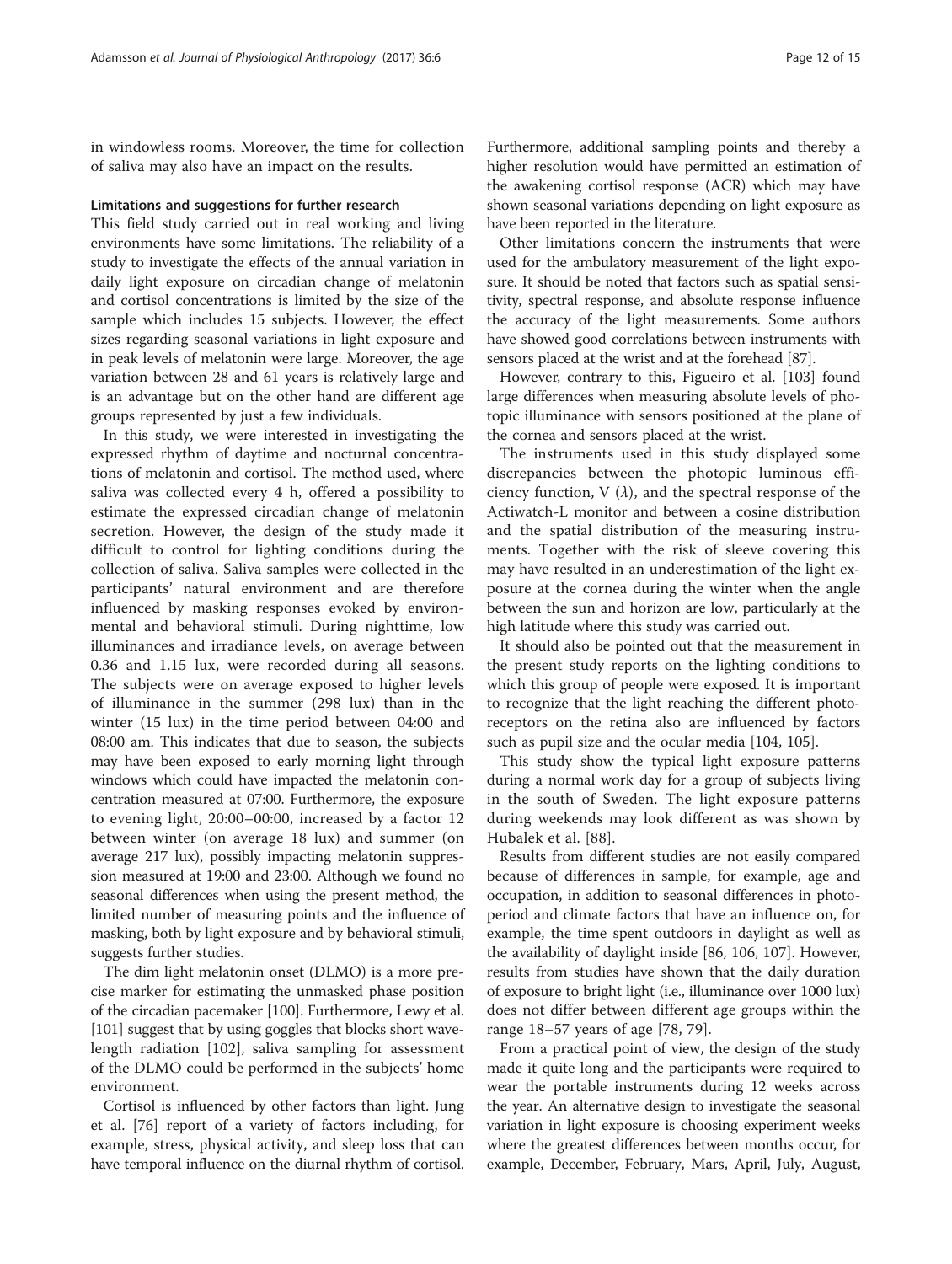<span id="page-12-0"></span>September, and October. According to Young et al. [[108](#page-14-0)], most onsets of SAD occur between the autumn equinox and mid-October. Fewer occasions may also allow longer measurement periods without being a too heavy load for the participants.

### Conclusions

A marked seasonal difference in daily exposure to light radiation was observed in this study. Concerning the circadian profiles of melatonin, the results showed a higher peak level during the dark winter period. On the other hand, no difference in the timing of the acrophase of salivary melatonin was observed. Furthermore, the subjects had higher concentration of melatonin at 07:00 during the winter in comparison to the spring, summer, and autumn. No seasonal variations in cortisol concentrations were observed.

During the last two decades, there have been great advances in the knowledge about light's non-image forming effects on humans, showing that lighting conditions have a fundamental impact on health and psychological well-being in addition to supporting the visual needs of the users. Moreover, the increasing understanding of how various characteristics of the exposing light radiation affect the non-image forming effects of light offer improved possibilities for the development of appropriate lighting technology and designing lighting conditions in the built environment that supports the physiological and psychological needs of the users.

Most studies conducted have been carried out in the laboratory. However, concurrent with these advances, it is important to investigate the lighting conditions to which people are exposed to in their real working and living environments. There are relatively few field studies and only the most recent studies have investigated the spectral composition of the exposing light radiation. The complex interaction of different receptor systems, with different sensitivity functions, makes spectral composition an important characteristic to consider when investigating the non-image forming effects of light radiation [\[102, 109](#page-14-0)–[113\]](#page-14-0).

This study add to the results from other studies investigating light exposure in real working and living environments by reporting on diurnal and seasonal light exposure patterns for a group of Swedish office workers living at a high latitude of 56° N, a location at which no similar study have been carried out.

#### Acknowledgements

The authors thank Bertil and Britt Svensson's Foundation and the Scandinavia-Japan Sasakawa Foundation for supporting this research.

#### Authors' contributions

MA, TL, and TM designed the study. MA carried out the data collection. MA conducted the statistical analyses. MA, TL, and TM wrote the manuscript. All authors read and approved the final manuscript.

#### Competing interests

The authors declare that they have no competing interests.

#### Author details

1 School of Engineering, Jönköping University, P.O. Box 1026, SE-551 11 Jönköping, Sweden. <sup>2</sup>Department of Architecture and Built Environment, Lund University, P.O. Box 118, SE-221 00 Lund, Sweden. <sup>3</sup>Department of Environmental Science, Fukuoka Women's University, 1-1-1 Kasumigaoka, Higashi-ku, Fukuoka, Japan.

### Received: 16 September 2015 Accepted: 5 July 2016 Published online: 19 July 2016

#### References

- 1. Kasper S, Rogers SLB, Yancey A, Schulz PM, Skwerer RG, Rosenthal NE. Phototherapy in individuals with and without subsyndromal seasonal affective disorder. Arch Gen Psychiatry. 1989;46:837–44.
- 2. Kohsaka M, Fukuda M, Honma K, Morita N. Seasonality in human sleep. Experentia. 1992;48:231–3.
- 3. Honma K, Honma S, Kohsaka M, Fukuda N. Seasonal variation in the human circadian rhythm: dissociation between sleep and temperature rhythm. Am J Physiol. 1992;262:885–91.
- 4. Danilenko KV, Putilov AA. Diurnal and seasonal variation in cortisol, prolactin, TSH and thyroid hormones in women with and without seasonal affective disorder. J Interdisciplinary Cycle Res. 1993;24:185–96.
- 5. Okawa M, Shirakawa S, Uchiyama M, et al. Seasonal variation of mood and behavior in a healthy middle-aged population in Japan. Acta Psychiatry Scandinavia. 1996;94:211–6.
- 6. Park D-H, Kripke DF, Cole RJ. More prominent reactivity in mood than activity and sleep induced by differential light exposure due to seasonal and local difference. Chronobiol Int. 2007;24(5):905–20.
- 7. Küller R, Ballal S, Laike T, Mikellides B, Tonello G. The impact of light and color on psychological mood. Ergonomics. 2006;49(14):1496–507.
- 8. Küller R, Lindsten C. Health and behaviour of children in classrooms with and without windows. J Environ Psychol. 1992;12:305–17.
- 9. Rastad C, Sjödén P-O, Ulfberg J. High prevalence of self-reported winter depression in a Swedish county. Psychiatry Clin Neurosci. 2005;59:666–75.
- 10. Duffy JF, Kronauer RE, Czeisler CA. Phase-shifting human circadian rhythms: influence of sleep timing, social contact and light exposure. J Physiol. 1996;495:289–97.
- 11. Danilenko KV, Wirz-Justice A, Kräuchi K, Weber JM, Terman M. The human circadian pacemaker can see by the dawn's early light. J Biol Rhythms. 2000;15:437–46.
- 12. Honma K, Honma S, Nakamura K, Sasaki M, Endo T, Takahashi T. Differential effects of bright light and social cues on reentrainment of human circadian rhythms. Am Phys Soc. 1995;528:35.
- 13. Brainard GC, Hanifin JP, Greeson JM, Byrne B, Glickman G, Gerner E, et al. Action spectrum for melatonin regulation in humans: evidence for a novel circadian photoreceptor. J Neurosci. 2001;21:6405–12.
- 14. Thapan K, Arendt J, Skene DJ. An action spectrum for melatonin suppression: evidence for a novel non-rod, non-cone photoreceptor system in humans. J Physiol. 2001;535:261–7.
- 15. Hankins MW, Lucas RJ. The primary visual pathway in humans is regulated according to long-term light exposure through the action of a nonclassical photopigment. Curr Biol. 2002;12(3):191–8.
- 16. Lockley SW, Brainard GC, Czeisler CA. High sensitivity of the human circadian melatonin rhythm to resetting by short wavelength light. J Clin Endocrinol Metab. 2003;88:4502–5.
- 17. Cajochen C, Münch M, Kobialka S, Kräuchi K, Steiner R, Oelhafen P, et al. High sensitivity of human melatonin, alertness, thermoregulation, and heart rate to short wavelength light. J Clin Endocrinol Metabol. 2005;90:1311–6.
- 18. Cajochen C, Jud C, Münch M, Kobialka S, Wirz-Justice A, Albrecht U. Evening exposure to blue light stimulates the expression of the clock gene PER2 in humans. Eur J Neurosci. 2005;23:1082–6.
- 19. Vandwalle G, Gais S, Schabus M, Balteau E, Carrier J, Darsaud A, et al. Wavelength-dependent modulation of brain responses to a working memory task by daytime light exposure. Cereb Cortex. 2007;17:2788–95.
- 20. Warman VL, Dijk D-J, Warman GR, Arendt J, Skene DJ. Phase advancing human circadian rhythms with short wave length light. Neurosci Lett. 2003;342:37–40.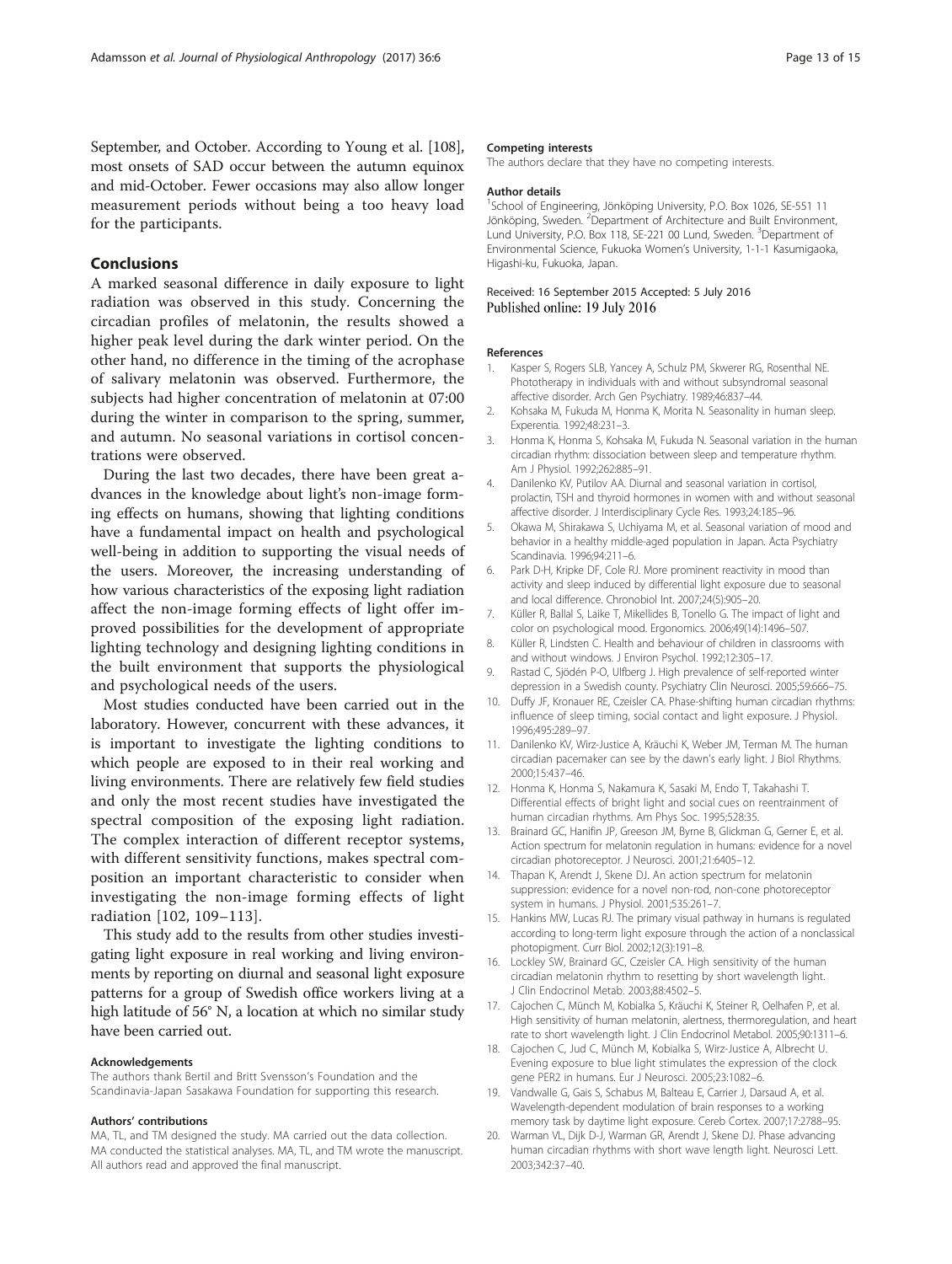- <span id="page-13-0"></span>21. West KE, Jablonsky MR, Warfield B, Cecil KS, James M, Ayers MA, et al. Blue light from light-emitting diodes elicit a dose-dependent suppression of melatonin in humans. J Appl Physiol. 2011;110:619–26.
- 22. Zaidi FH, Hull JT, Peirson SN, Wulff K, Aeschbach D, Gooley JJ, Brainard GC, et al. Short-wavelength light sensitivity of circadian, pupillary, and visual awareness in humans lacking an outer retina. Curr Biol. 2007;17:2122–8.
- 23. Kozaki T, Koga S, Toda N, Noguchi H, Yasukouchi A. Effects of short wave length control in polychromatic light sources on nocturnal melatonin secretion. Neurosci Lett. 2008;439:256–9.
- 24. Brainard GC, Hanifin JP, Warfield B, Stone MK, James ME, Ayers M, et al. Short wave-length enrichment of polychromatic light enhances human melatonin suppression. J Pineal Res. 2015;58:352–61.
- 25. Czeisler CA, Kronauer R, Allan JS, Duffy JF, Jewett M, Brown EN, Ronda JM. Bright light induction of strong (type 0) resetting of the human circadian pacemaker. Science. 1989;244:1328–33.
- 26. Minors DS, Waterhouse JM, Wirz-Justice A. A human phase-response curve to light. Neurosci Lett. 1991;133:36–40.
- 27. Khalsa SBS, Jewett M, Cajochen C, Czeisler CA. A phase response curve to single bright light pulses in human subjects. J Physiol. 2003;549(3):945–52.
- 28. Kripke DF, Elliot JA, Youngstedt SD, Rex KM. Circadian phase response curves to light in older and young women and men. J Circadian Rhythms. 2007;5(4):1–13.
- 29. Revell V, Molina TA, Eastman CI. Human phase response curve to intermittent blue light using a commercially available device. J Physiol. 2012;590(19):4859–68.
- 30. Jewett ME, Rimmer DW, Duffy JF, Klerman EB, Kronauer RE, Czeisler CA. Human circadian pacemaker is sensitive to light throughout subjective day without evidence of transients. Am J Physiol Regul Integr Comp Physiol. 1997;273:1800–09.
- 31. St Hilaire MA, Gooley JJ, Khalsa SBS, Kronauer RE, Czeisler CA, Lockley SW. Human phase response curve to a 1h pulse of bright light. J Physiol. 2012;590(13):3035–45.
- 32. Chang A-M, Santhi N, St Hilaire M, Gronfier C, Bradstreet DS, Duffy JF, Lockley SW, Kronauer RE, Czeisler CA. Human responses to bright light of different durations. J Physiol. 2012;590(13):3103–12.
- 33. Rüger M, St Hilaire MA, Brainard GC, Khalsa SBS, Kronauer RE, Czeisler CA, Lockley SW. Human phase response curve to a single 6.5h pulse of shortwavelength light. J Physiol. 2013;591(1):353–63.
- 34. Zeitzer JM, Dijk D-J, Kronauer RE, Brown EN, Czeisler CA. Sensitivity of the human circadian pacemaker to nocturnal light: melatonin phase resetting and suppression. J Physiol. 2000;526(3):695–702.
- 35. Cajochen C, Zeitzer JM, Czeisler CA, Dijk D-J. Dose–response relationship for light intensity and ocular and electroencephalographic correlates of human alertness. Behav Brain Res. 2000;115:75–83.
- 36. Jasser SA, Hanifin JP, Rollaq MD, Brainard GC. Dim light adaption attenuates acute melatonin suppression in humans. J Biol Rhythms. 2006;21(5):394–404.
- 37. Chang A-M, Scheer FAJL, Czeisler CA. The human circadian system adapts to prior photic history. J Physiol. 2011;589(5):1095–102.
- 38. Smith KA, Schoen MW, Czeisler CA. Adaption of human pineal melatonin suppression by recent photic history. J Clin Endocrinol Metabol. 2004;89(7): 3610–4.
- 39. Owen J, Arendt J. Melatonin suppression in human subjects by bright and dim light in Antarctica: time and season-dependent effects. Neurosci Lett. 1992;137:181–4.
- 40. Hébert M, Martin SK, Lee C, Eastman CI. The effects of prior light history on the suppression of melatonin by light in humans. J Pineal Res. 2002;33:198–203.
- 41. Higuchi S, Motohashi Y, Ishibashi K, Maeda T. Less exposure to daily ambient light in the winter increases sensitivity of melatonin to light suppression. Chronobiol Int. 2007;24(1):31–43.
- 42. Morita T, Koikawa R, Ono K, Terada Y, Hyun K, Tokura H. Influence of the amount of light received during the day and night times on the circadian rhythm of melatonin secretion in women living diurnally. Biol Rhythm Res. 2002;33(3):271–7.
- 43. Hashimoto S, Kohsaka M, Nakamura K, Honma H, Honma S, Honma K-I. Midday exposure to bright light changes the circadian organization of plasma Melatonin rhythm in human. Neurosci Lett. 1997;221:89–92.
- 44. Takasu NN, Hashimoto S, Yamanaka Y, Tanahashi Y, Yamazaki A, Honma S, Honma K-I. Repeated exposures to daytime bright light increase nocturnal melatonin rise and maintain circadian phase in young

subjects under fixed sleep schedule. Am J Physiol Regul Integr Comp Physiol. 2006;291:1799–807.

- 45. Mishima K, Okawa M, Shimizu T, Hishikawa Y. Diminished melatonin secretion in the elderly caused by insufficient environmental illumination. J Clin Endocrinol Metabol. 2001;86:129–34.
- 46. Kozaki T, Kubokawa A, Taketomi R, Hatae K. Effects of day-time exposure to different light intensities on light-induced melatonin suppression at night. J Physiol Anthropol. 2015;34(27):1–5.
- 47. Kozaki T, Kubokawa A, Taketomi R, Hatae K. Light-induced melatonin suppression at night after exposure to different wave-length composition of morning light. Neurosci Lett. 2016;616:1–4.
- 48. Wehr TA, Moul DE, Barbato G, Giesen HA, Seidel JA, Barker C, Bender C. Conservation of photoperiod-responsive mechanisms in humans. Am J Physiol. 1993;265:846–57.
- 49. Buresová M, Dvorákova M, Illnerová H. Human circadian rhythm in serum melatonin in short winter days and in simulated artificial long days. Neurosci Lett. 1992;136:173–6.
- 50. Vondrasová-Jelínkova D, Hájek I, Illnerová H. Adjustment of the melatonin and cortisol rhythms to shortening of the natural summer photoperiod. Brain Res. 1999;816:249–53.
- 51. Kauppila A, Kivälä A, Pakarinen A, Vakkuri O. Inverse seasonal relationship between melatonin and ovarian activity in humans in a region with a strong seasonal contrast in luminosity. J Clin Endocrinol Metabol. 1987;65:823–8.
- 52. Wehr TA, Duncan WC, Sher L, Aeschbach D, Schwartz PJ, Turner EH, Postalche TT, Rosenthal NE. A circadian signal of change of season in patients with seasonal affective disorder. Arch Gen Psychiatry. 2001; 58:1108–14.
- 53. Martikainen H, Tapanainen J, Vakkuri O, Leppäluoto J, Huhtaniemi I. Circannual concentrations of melatonin, gonadotrophins, prolactin and gonadal steroids in males in a geographical area with a large annual variation in daylight. Acta Endocrinol. 1985;109:446–50.
- 54. Morera AL, Abreu P. Seasonality of psychopathology and circannual melatonin rhythm. J Pineal Res. 2006;41:279–83.
- 55. Kivälä A, Kauppila A, Ylöstalo P, Vakkuri O, Leppälouto J. Seasonal, menstrual and circadian secretion of melatonin, gonadotropins and prolactin in women. Acta Physiol Scand. 1988;132:321–7.
- 56. Stokkan K-A, Reiter RJ. Melatonin rhythms in Arctic urban residents. J Pineal Res. 1994;16:33–6.
- 57. Ilnerová H, Hoffman K, Vanecek J. The circadian rhythm in plasma melatonin concentration of the urbanized man: the effect of summer and winter time. Brain Res. 1985;328:186–9.
- 58. Laakso M-L, Porkka-Heiskanen T, Alila A, Stenberg D, Johansson G. Twentyfour-hour rhythms in relation to the natural photoperiod: a field study in humans. J Biol Rhythms. 1994;9:283–93.
- 59. Van Dongen HP, Dinges DF. Sleep, circadian rhythms, and psychomotor vigilance. Clin Sports Med. 2005;24:237–49.
- 60. Matthews CD, Guerin V, Wang X. Human plasma melatonin and urinary 6 sulphatoxy melatonin: studies in natural annual photoperiod and in extended darkness. Clin Endocrinol. 1991;35:21–7.
- 61. Wehr TA. Suppression of human responses to seasonal changes in daylength by modern artificial lighting. Am J Physiol Regul Integr Comp Physiol. 1995;269:173–8.
- 62. Figueiro MG, Rea M. Evening daylight may cause adolescent to sleep less in spring than in winter. Chronobiol Int. 2010;27(6):1242–58.
- 63. Rosenthal NE, Sack DA, Gillin JC, Lewy AJ, Goodwin FK, Davenport Y, et al. Seasonal affective disorder: description of the syndrome and preliminary findings with light therapy. Arch Gen Psychiatry. 1984;41:72–80.
- 64. Dahl K, Avery DH, Lewy AJ, Savage MV, Brengelman GL, Larsen LH, et al. Dim light melatonin onset and circadian temperature during a constant routine in hypersomnic winter depression. Acta Psychiatr Scand. 1993;88:60–6.
- 65. Avery DH, Dahl K, Savage G, Brengelman GL, Larsen LH, Kenny DN, et al. Circadian temperature and cortisol rhythms during a constant routine are phase-delayed in hypersomnic winter depression. Biol Psychiatry. 1997;41: 1109–23.
- 66. Sack RL, Lewy AJ, White DM, Singer CM, Fireman MJ, Vandiver R. Morning versus evening light treatment for winter depression: evidence that the therapeutic effects of light are mediated by circadian phase shifts. Arch Gen Psychiatry. 1990;47:343–51.